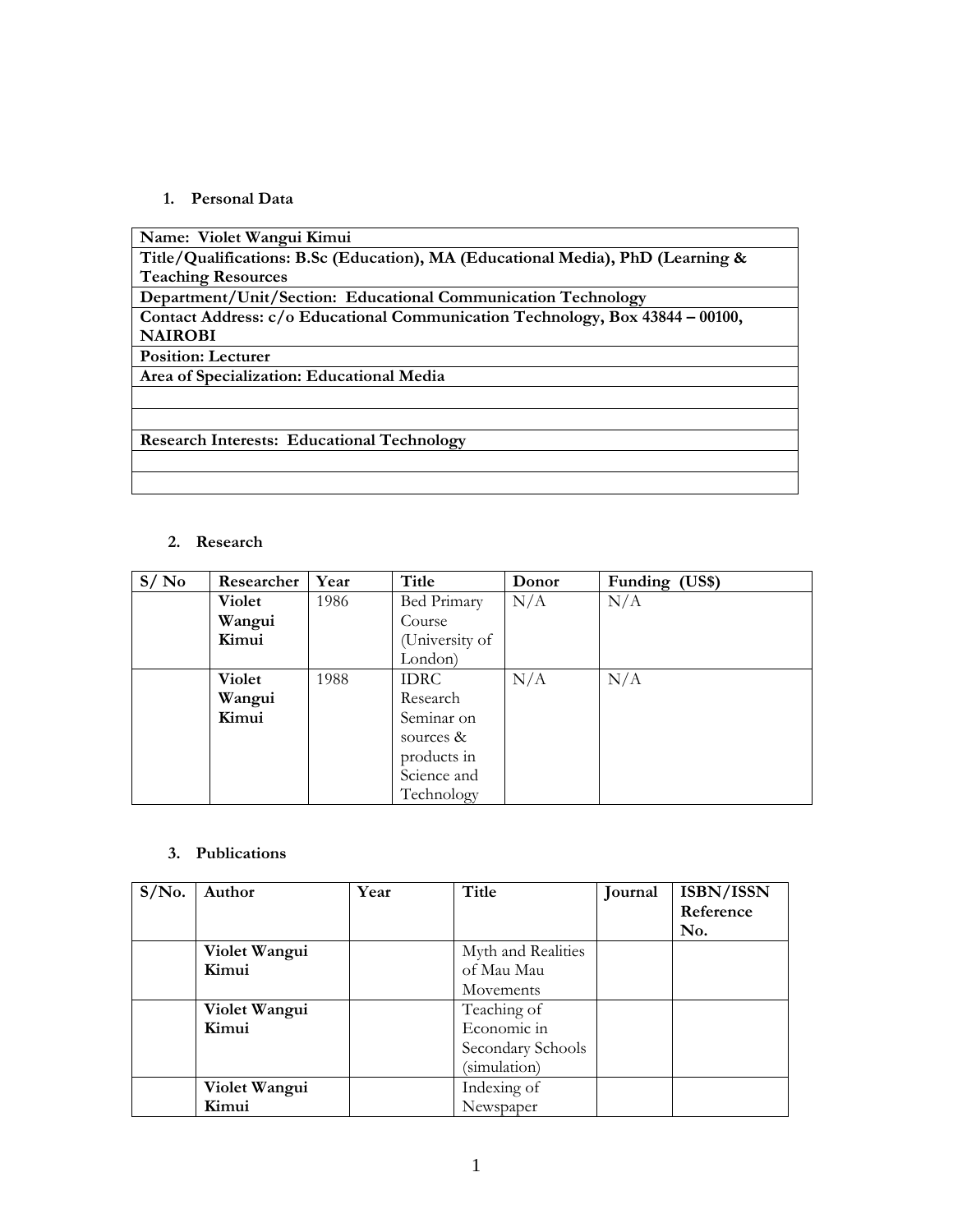|               |      | Articles Manual          |  |
|---------------|------|--------------------------|--|
| Violet Wangui |      | Systematics              |  |
| Kimui         |      | Approach to              |  |
|               |      | College Library          |  |
|               |      | Administration           |  |
| Violet Wangui |      | University/College       |  |
| Kimui         |      | Library philosophy       |  |
| Violet Wangui |      | Are Men and              |  |
| Kimui         |      | Women Equal              |  |
| Violet Wangui |      | Biological and           |  |
| Kimui         |      | Sociological Facts       |  |
| Violet Wangui |      | African Study: A         |  |
| Kimui         |      | select bibliography      |  |
| Violet Wangui |      | A Biolography of         |  |
| Kimui         |      | Hurry Thuku              |  |
| Violet Wangui |      | Goals for                |  |
| Kimui         |      | <b>Resource Centres</b>  |  |
| Violet Wangui | 1988 | The Relevance of         |  |
| Kimui         |      | CCTV in Kenya            |  |
|               |      | University               |  |
|               |      | Instructional            |  |
|               |      | Programmes               |  |
| Violet Wangui | 1988 | Doctoral thesis on       |  |
| Kimui         |      | Educational              |  |
|               |      | Resources in             |  |
|               |      | Primary Teacher          |  |
|               |      | <b>Training Colleges</b> |  |
|               |      | in Kenya                 |  |

**4. Consultancy and community service** 

| $S/N0$ . | Consultant (s) | Consulting              | Year | Title          | Payment |
|----------|----------------|-------------------------|------|----------------|---------|
|          |                | Person/Body/            |      | Consultancy    | (US\$)  |
|          |                | Organization            |      | <b>Service</b> |         |
|          | Violet Wangui  | Ministry of Education   | 1985 | In-service     |         |
|          | Kimui          |                         |      | Course for 8-  |         |
|          |                |                         |      | $4 - 4$        |         |
|          | Violet Wangui  | Kenya Institute of      | 1985 | In-service     |         |
|          | Kimui          | Education               |      | course         |         |
|          |                |                         |      | learning       |         |
|          |                |                         |      | resources      |         |
|          | Violet Wangui  | Standard Chartered Bank | 1988 | Use of Media   |         |
|          | Kimui          |                         |      | in traiing     |         |
|          |                |                         |      | trainers       |         |